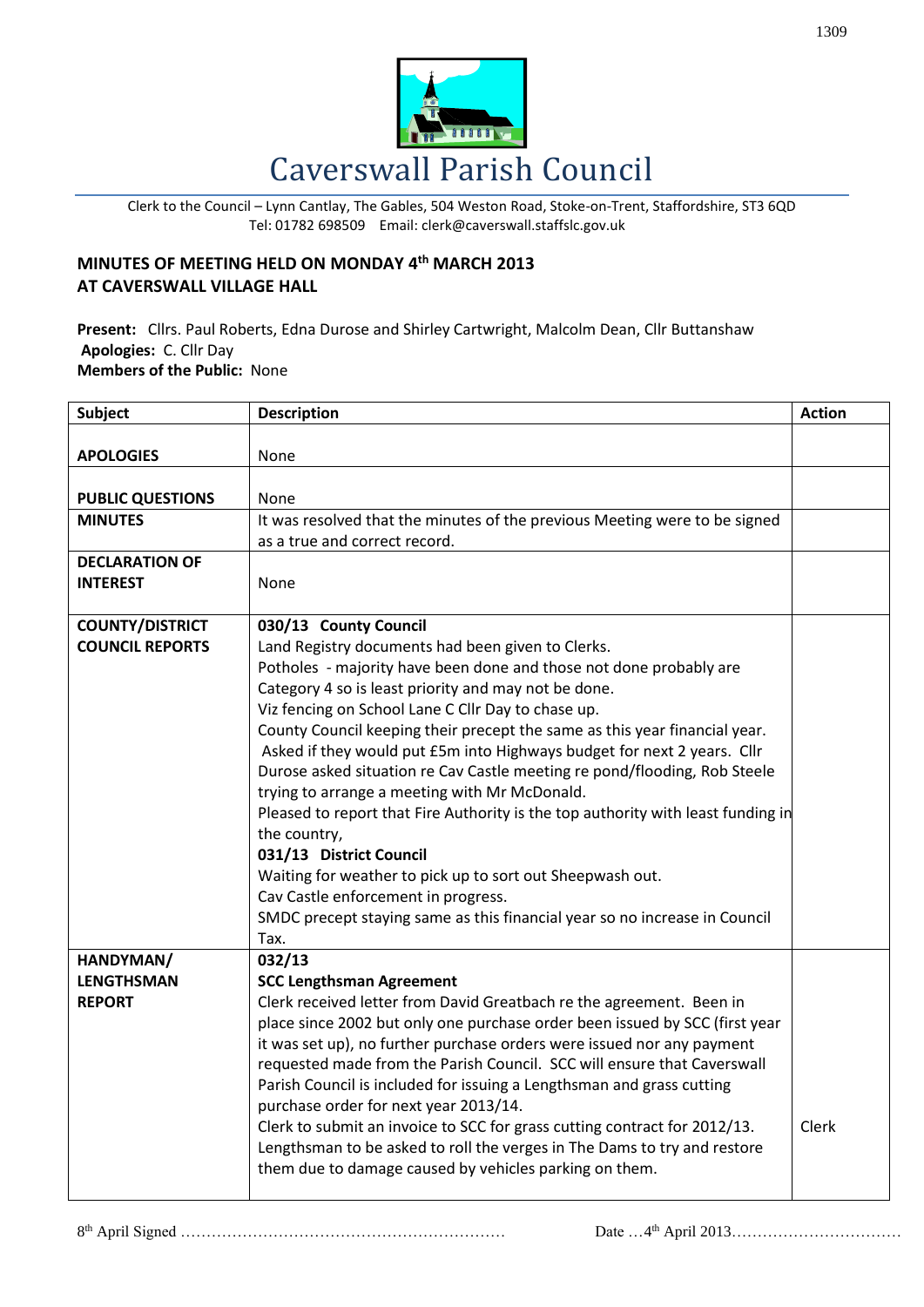|                        |                                                                                | 1310          |
|------------------------|--------------------------------------------------------------------------------|---------------|
| <b>Subject</b>         | <b>Description</b>                                                             | <b>Action</b> |
|                        | 033/13 HIGHWAYS ISSUES                                                         |               |
| <b>MATTERS ARISING</b> | Potholes - see C Cllr Report                                                   |               |
| <b>FROM PREVIOUS</b>   | Flooding Problems on School Lane - see C Cllr report                           |               |
| <b>MEETINGS</b>        | 034/13 (021/13,05/13,083/12,068/12,055/12,044/12,035/12,024/12)                |               |
|                        | Trees/Barriers - The Dams:                                                     |               |
|                        | Clerk reported to all Cllrs following last months meeting that SCC had         |               |
|                        | advised additional trees were only allowed towards The Square, no              |               |
|                        | additional trees allowed towards School Lane due to visibility splay.          |               |
|                        | Further details/plan of proposed barriers need to be supplied to SCC before    |               |
|                        | a decision can be made regarding these.                                        |               |
|                        | Clerk to contact Nigel (N & J Trees) re drawing of proposed barriers and       | Clerk         |
|                        | supply to C. Cllr Day and Rob Steele. Clerk to ask Nigel (N & J Trees) how     |               |
|                        | many trees he would place on the allowed area (? 3).                           |               |
|                        | Cllr Cartwright presented wording for sign to go at The Dams, which had        |               |
|                        | already been approved by C Cllr Day cost for this A4 in stainless steel is     |               |
|                        | £86.00, to be placed on possibly a large stone pillar place against the gate   |               |
|                        | of the playing field, Cllrs Roberts and Cartwright to look into obtaining one. | PR/SW         |
|                        | 035/13(022/13,07/13,089/12,077/12,062/12)                                      |               |
|                        | <b>Car Parking Issue</b>                                                       |               |
|                        | Cllr Durose what was the position re putting notices on vehicles parking       |               |
|                        | unlawfully, Clerk advised that she had spoken to the Police and they did not   |               |
|                        | advise this.                                                                   |               |
|                        | 036/13 (025/13, 010/13, 093/12)                                                |               |
|                        | <b>Land Registry</b>                                                           |               |
|                        | Letter sent to Carney Solicitors who were involved when the lease of the       |               |
|                        | land for the Village Hall was drawn up as they had requested sight of the      |               |
|                        | deeds. Clerk contacted them again today and the Solicitor, Mr Kidney,          |               |
|                        | dealing with the query, is away until Wednesday and will contact Clerk on      | Clerk         |
|                        | his return. It was agreed that Clerk would also contact Bass to see if they    |               |
|                        | have any documentation re the land swap which took place about 40 yrs          | Clerk         |
|                        | ago with land PC had at Auctioneers Arms (Arms houses) and the Playing         |               |
|                        | Field etc on The Dams. C Cllr Day stated that at that time Cheadle Town        |               |
|                        | Council covered Caverswall and suggested that Clerk contact them to see if     |               |
|                        | they hold any records on this matter.                                          | Clerk         |
|                        | 037/13 (023/13)                                                                |               |
|                        | <b>Car Park Use</b>                                                            |               |
|                        | Included in letter to Village Hall.                                            |               |
|                        | 038/13(024/13,08/13, 090/12,078/12, 063/12)                                    |               |
|                        | <b>Keys to Village Hall</b>                                                    |               |
|                        | Letter sent to Village Hall Chairman $5th$ February – no response received     |               |
|                        | 039/13(025/13,09/13,089/13)                                                    |               |
|                        | <b>Football Clubs</b>                                                          |               |
|                        | Both Senior and Junior Clubs have had the agreements for the current           |               |
|                        | season, signed copy received back from Seniors as requested.                   |               |
|                        | 040/13                                                                         |               |
|                        | <b>Dog Fouling Problems</b>                                                    |               |
|                        | Clerk contact Vicky Ellis of SMDC for update on situation re new dog orders    |               |
|                        | and advised her of the continual problems in the churchyard. Vicky advised     |               |
|                        | that SMDC have a form to record details of incidents etc and if these are      |               |
|                        | supplied they can then add the area to their patrols regardless of the dog     |               |
|                        | orders as the 2011 order sets out. This information was passed on to Cllr      |               |
|                        | Cartwright. Cllr Cartwright reported that since putting up sign in             |               |
|                        | churchyard these seen to be mainly working there is still one "offender"       |               |
|                        | daily. Clerk to ask SMDC if signs could be put up around the village.          | Clerk         |